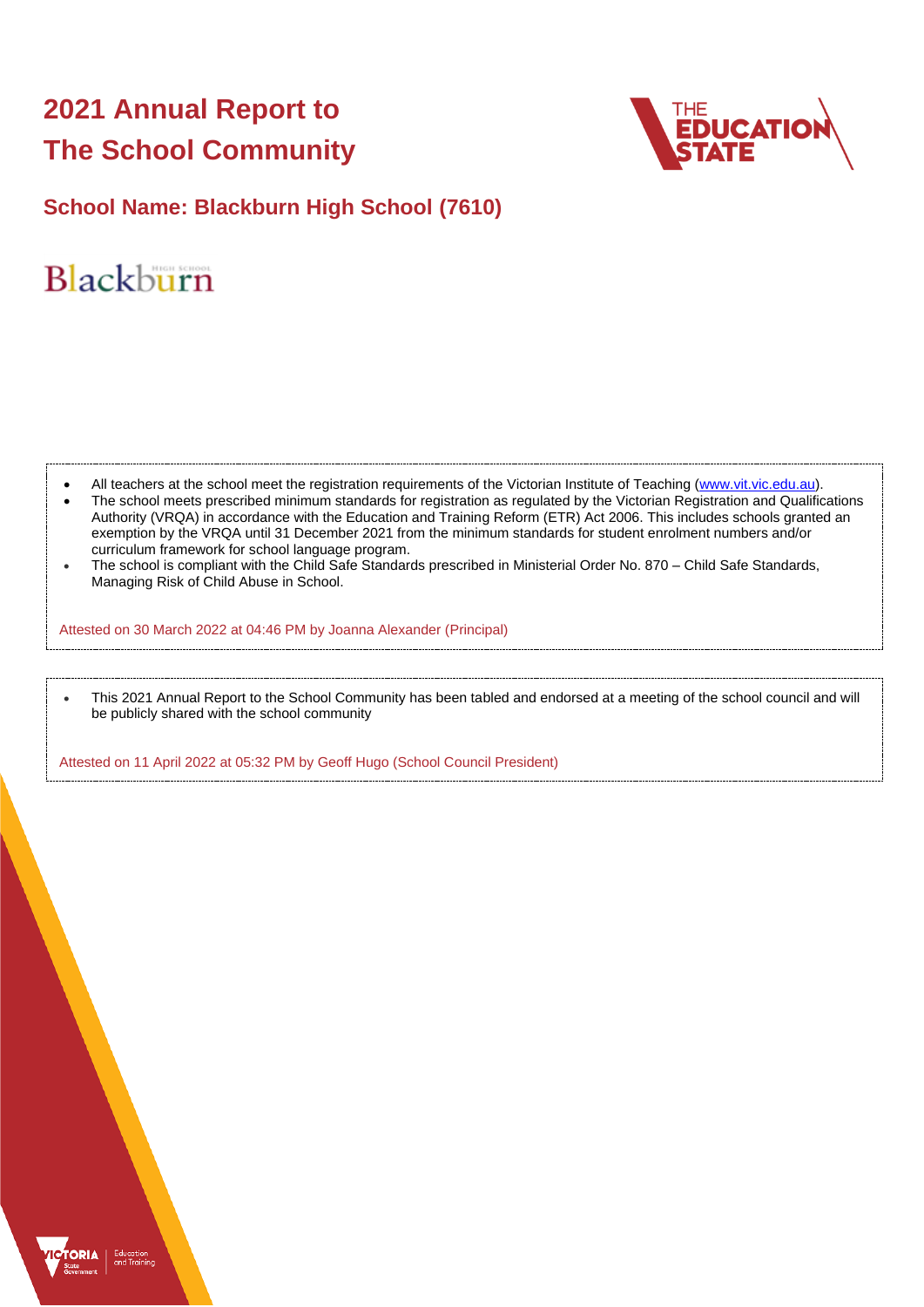

## How to read the Annual Report

## What does the *'About Our School'* commentary section of this report refer to?

The 'About our school' commentary provides a brief background on the school, an outline of the school's performance over the year and future directions.

The 'School Context' describes the school's vision, values and purpose. Details include the school's geographic location, size and structure, social characteristics, enrolment characteristics and special programs.

The 'Framework for Improving Student Outcomes (FISO)' section includes the improvement initiatives the school has selected and the progress they have made towards achieving them through the implementation of their School Strategic Plan and Annual Implementation Plan.

## What does the *'Performance Summary'* section of this report refer to?

The Performance Summary includes the following:

#### **School Profile**

- student enrolment information
- the school's 'Student Family Occupation and Education' category
- a summary of parent responses in the Parent Opinion Survey, shown against the statewide average for Secondary schools
- school staff responses in the area of School Climate in the School Staff Survey, shown against the statewide average for Secondary schools

#### **Achievement**

- English and Mathematics for Teacher Judgements against the curriculum
- English and Mathematics for National Literacy and Numeracy tests (NAPLAN)
- all subjects for Victorian Certificate of Education (VCE) examinations

#### **Engagement**

Student attendance and engagement at school, including:

- how many Year 7 students remain at the school through to Year 10
- how many exiting students go on to further studies or full-time work

#### **Wellbeing**

Student responses to two areas in the Student Attitudes to School Survey:

- Sense of Connectedness
- Management of Bullying

Results are displayed for the latest year and the average of the last four years (where available). As NAPLAN tests were not conducted in 2020, the NAPLAN 4-year average is the average of 2018, 2019 and 2021 data in the 2021 Performance Summary.

### Considering COVID-19 when interpreting the Performance Summary

The Victorian community's experience of COVID-19, including remote and flexible learning, had a significant impact on normal school operations in 2020 and 2021. This impacted the conduct of assessments and surveys. Readers should be aware of this when interpreting the Performance Summary.

For example, in 2020 and 2021 school-based surveys ran under changed circumstances, and NAPLAN was not conducted in 2020. Absence and attendance data during this period may have been influenced by local processes and procedures adopted in response to remote and flexible learning.

Schools should keep this in mind when using this data for planning and evaluation purposes.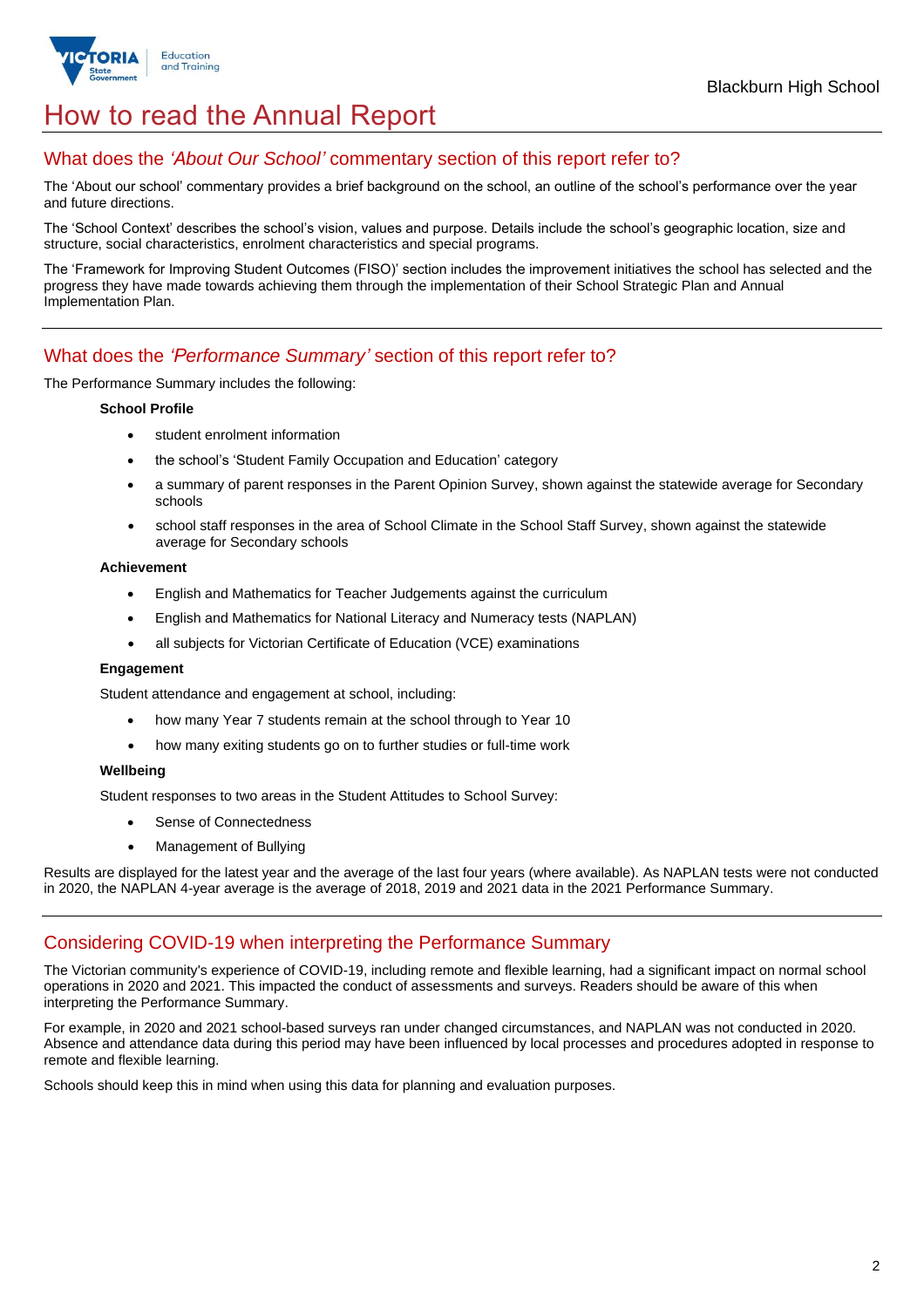

## How to read the Annual Report (continued)

#### What do *'Similar Schools'* refer to?

Similar Schools are a group of Victorian government schools with similar characteristics to the school.

This grouping of schools has been created by comparing each school's socio-economic background of students, the number of non-English speaking students and the school's size and location.

## What does *'NDP'* or '*NDA*' mean?

'NDP' refers to no data being published for privacy reasons or where there are insufficient underlying data. For example, very low numbers of participants or characteristics that may lead to identification will result in an 'NDP' label.

'NDA' refers to no data being available. Some schools have no data for particular measures due to low enrolments. There may be no students enrolled in some year levels, so school comparisons are not possible.

Note that new schools only have the latest year of data and no comparative data from previous years. The Department also recognises unique circumstances in Specialist, Select Entry, English Language, Community Schools and schools that changed school type recently, where school-to-school comparisons are not appropriate.

## What is the *'Victorian Curriculum'*?

The Victorian Curriculum F–10 sets out what every student should learn during his or her first eleven years of schooling. The curriculum is the common set of knowledge and skills required by students for life-long learning, social development and active and informed citizenship.

The Victorian Curriculum is assessed through teacher judgements of student achievement based on classroom learning.

The curriculum has been developed to ensure that school subjects and their achievement standards enable continuous learning for all students, including students with disabilities.

The 'Towards Foundation Level Victorian Curriculum' is integrated directly into the curriculum and is referred to as 'Levels A to D'.

'Levels A to D' may be used for students with disabilities or students who may have additional learning needs. These levels are not associated with any set age or year level that links chronological age to cognitive progress (i.e., there is no age expected standard of achievement for 'Levels A to D').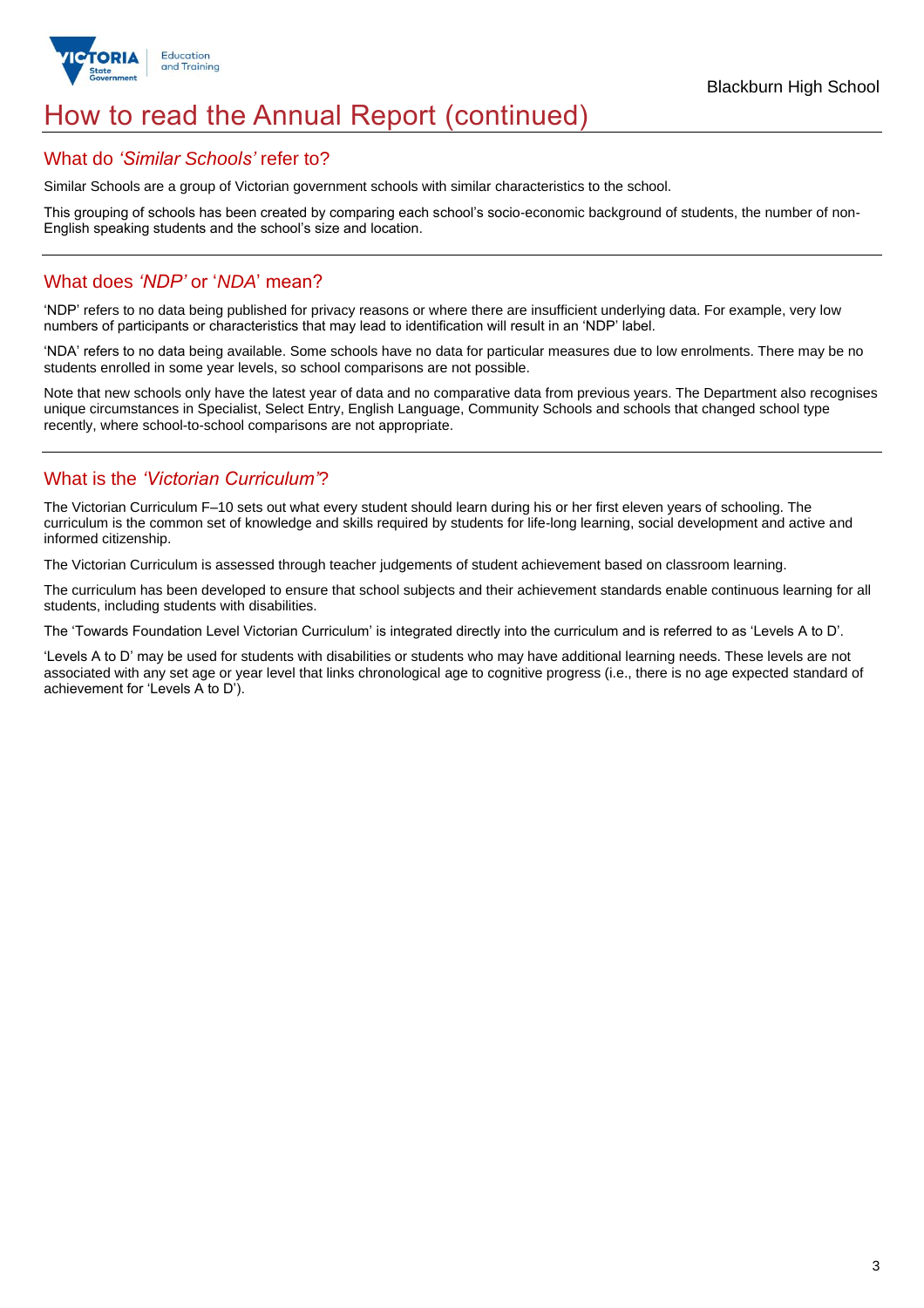

## **About Our School**

## School context

Blackburn High School is a vibrant, multicultural and inclusive co-educational government school for students in Years 7-12 that provides a comprehensive education located in the eastern suburbs of Melbourne, about 16 km from the CBD. Over a third of our families come from a background other than English and this diversity is welcomed and celebrated across the school. High expectations are non-negotiable and the behaviours and actions of all members of the school community are referenced to our core values of: Respect, the Pursuit of Excellence and Citizenship. We are proud of our rich academic and extensive co-curricular programs that provide opportunities for all students to reach their potential. We deliver a dynamic educational program, underpinned by our Learning Norms, that empower students to take responsibility for their own learning and behaviours and where effort as well as achievement are acknowledged and celebrated. Our reputation in the community has evolved through the hard work and partnership of staff, students and parents working together.

The school's student enrolments are capped at 1350 and our staff includes the Principal, 4 Assistant Principals, 10 Leading Teachers, 2 Learning Specialists, 93 full time equivalent teaching staff and 25 education support staff. The House System at Blackburn High School is comprised of four interconnected learning communities, that foster a sense of connectedness and belonging with the students and parents. The school day begins with a 20-minute mentor session with students vertically arranged from Year 7-12 working together, followed by four 70-minute periods where students work within their year level groupings.

The school is situated on a large, spacious 12-hectare site with well-maintained facilities, grounds, gardens and significant sporting facilities and fields. There are a range of specialist learning spaces that have continued to be upgraded and consist of both permanent buildings and relocatables. Students are expected to bring their own devices and this is supported by the IT team. Our new 14 classroom state of the art STEM Centre precinct is under construction and will be completed by the end of 2022.

We offer an extensive choice of core and enrichment elective subjects for Years 7-10, a High Achievers Program and STEM problem based projects. We also offer a full range of VCE subjects and VET with the vast majority of students entering tertiary educational institutions. The school has a strong focus on the academic, out of class activities and student leadership programs. We provide a comprehensive, challenging, curriculum that encourages a strong work ethic, as well as many out of class opportunities that enhance student school life. These include: clubs, camps, our highly acclaimed music program, the very successful sport program that includes sport leadership and the Duke of Edinburgh, House Performing Arts Festival. We provide a high quality International Student Program where the students are supported to smoothly transition into the school, through the House structures and through additional assistance in class from the multicultural aides.

## Framework for Improving Student Outcomes (FISO)

The 2021 AIP priorities and goals were developed and implemented under the challenging COVID pandemic context. Some of the AIP actions and professional development plans were modified to accommodate the extensive remote learning period and incorporated the lessons during this period.

We delivered on the Priority for learning catch-up and extension through the implementation of the Tutor Learning Program and a whole school approach to literacy and numeracy. This was underpinned by the House Mentor Program and Learning Areas. Teachers used both synchronous and asynchronous instruction throughout the remote learning period, ensuring that they maintained their essential connection with the students. Links to FISO: Excellence in Teaching & Learning, Building Practice Excellence, Building Teacher Capability to deliver targeted student support in literacy and numeracy.

We delivered on the Priority for happy, active and healthy kids through the establishment of an agreed approach to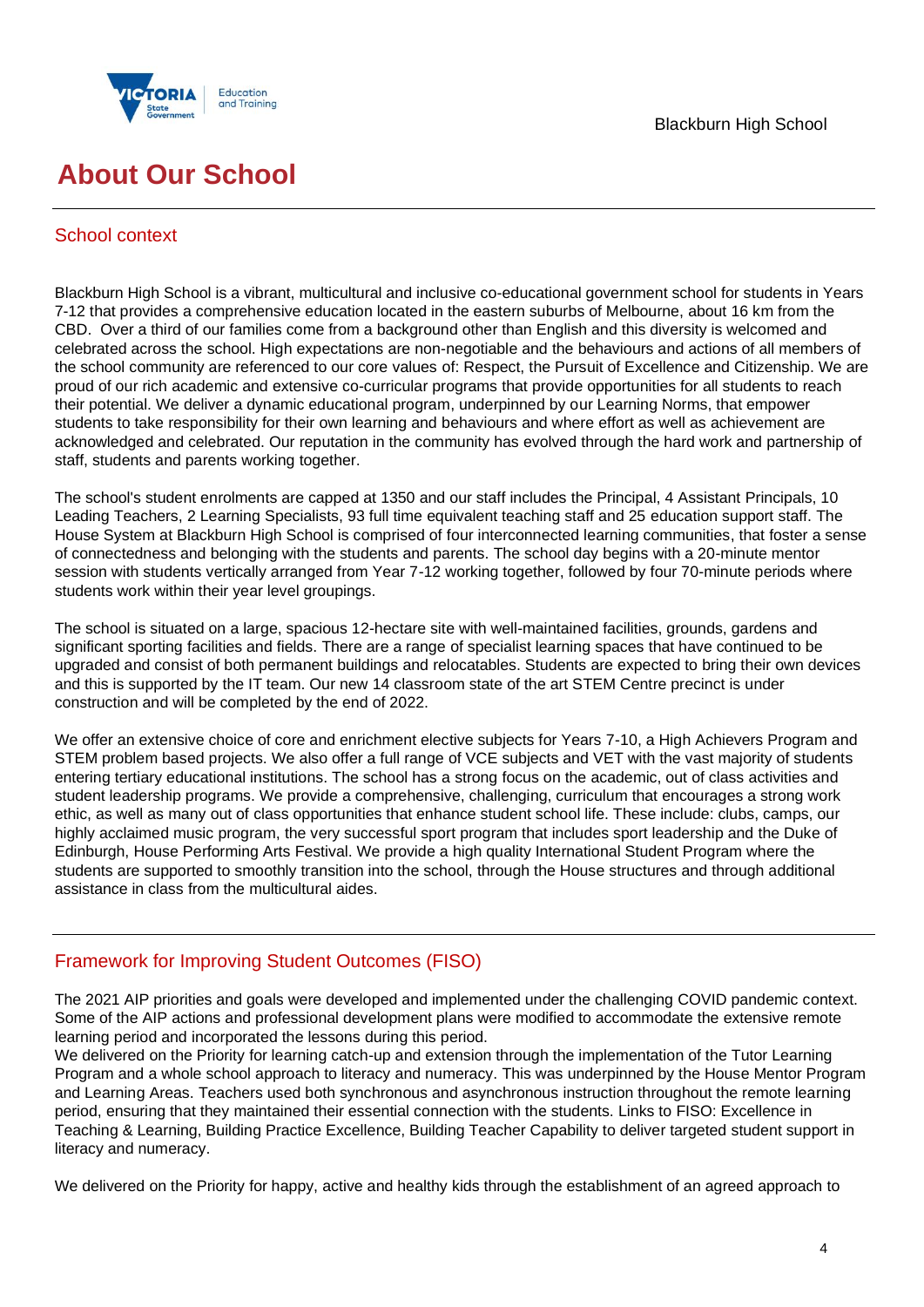

monitoring and responding to student engagement and wellbeing. Mentor teachers connected regularly with their students throughout the remote period and followed up as required with the House Teams. We implemented a number of new activities that were well received and attended by the students and included: "Wellbeing Wednesdays" and "Recharge" sessions where students chose from a range of activities such as Zumba, photography, pet-parade. The students had a fantastic time and it helped them to remained linked with other students and their teachers. Links to FISO: Positive Climate for Learning.

We delivered on the Priority for connected schools through the implementation of an extensive range of webinars that supported students and parents throughout the remote period included: Year 7-12 remote Student Progress Conferences, Year 10 Pathways parent & student information evening, VCE and GAT information sessions, Year 7 Parent Transition sessions all were live streamed as were our whole school assemblies and awards presentations. The webinars and live streams galvanised the community and enabled us to strengthen the connection with parents/carers/family. Links to FISO: Community engagement in learning

## Achievement

In 2021, during the remote and flexible learning period, students responded positively to a more self-directed instructional model by adapting quickly and demonstrating continued resilience and application through their interactions and communication via the online Microsoft TEAMS platform. During remote learning, teachers were able to utilise online resources for content-delivery and assessment and consequently developed new ways of differentiating for students. Both synchronous and asynchronous instruction were implemented. Teachers continued to collaborate effectively with their colleagues via the online platform and continued to build on the successes that were gained in the previous year.

The 2021 Dux of Blackburn High School achieved an ATAR of 99.25 and 31% of students achieved an ATAR of 80 and above. The VCE school mean study score is similar to like schools and consistently above the state average. This is a testament to the students, teachers and parents.

Teacher judgements of student achievement for Year 7-10 English improved by 5% and are aligned to similar schools and are 14% above the state average. Teacher judgements of student achievement for Year 7-10 Mathematics, improved by 10% from the previous year and also above the state average.

In NAPLAN, we have seen significant improvement in the Year 7 Reading and Numeracy with student achievement 15% higher than the state average and 5% higher than for like schools. Year 9 Reading and Numeracy students achieved similar results with like schools for the 4-year average and were well above for the 4-year state average. The NAPLAN learning gains were very similar or better for most areas.

## Engagement

In 2021, throughout the remote and flexible period, the House System and Mentor Program, provided the essential platform for teachers to maintain close communication with their students. They were able to monitor student engagement by regularly checking in with them and followed up any concerns. Students connected strongly with the opportunities for agency during the remote learning period. We continued to provide opportunities for teacher collaboration and professional learning throughout the remote period. In addition, to support student engagement during the transition back to onsite learning, we employed teacher tutors that assisted those students who were identified as requiring support to catchup. For the Year 7-10 students' the focus of the work was on re-engagement with the teacher tutors working with the students in class. For Year 11 and 12 students the focus was around building subject specific literacy capacity and students worked with expert English tutors to achieve this.

Despite the challenges posed by remote learning, our students continued to demonstrate their passion for learning and the average number of student absence days was 3.4% lower than for like schools 9% lower than the state average. The student attendance data has remained consist for all year levels at and above 95%. The strategies we employ for non-attendance includes sending automated text messages to parents and guardians when a student is 'Absent –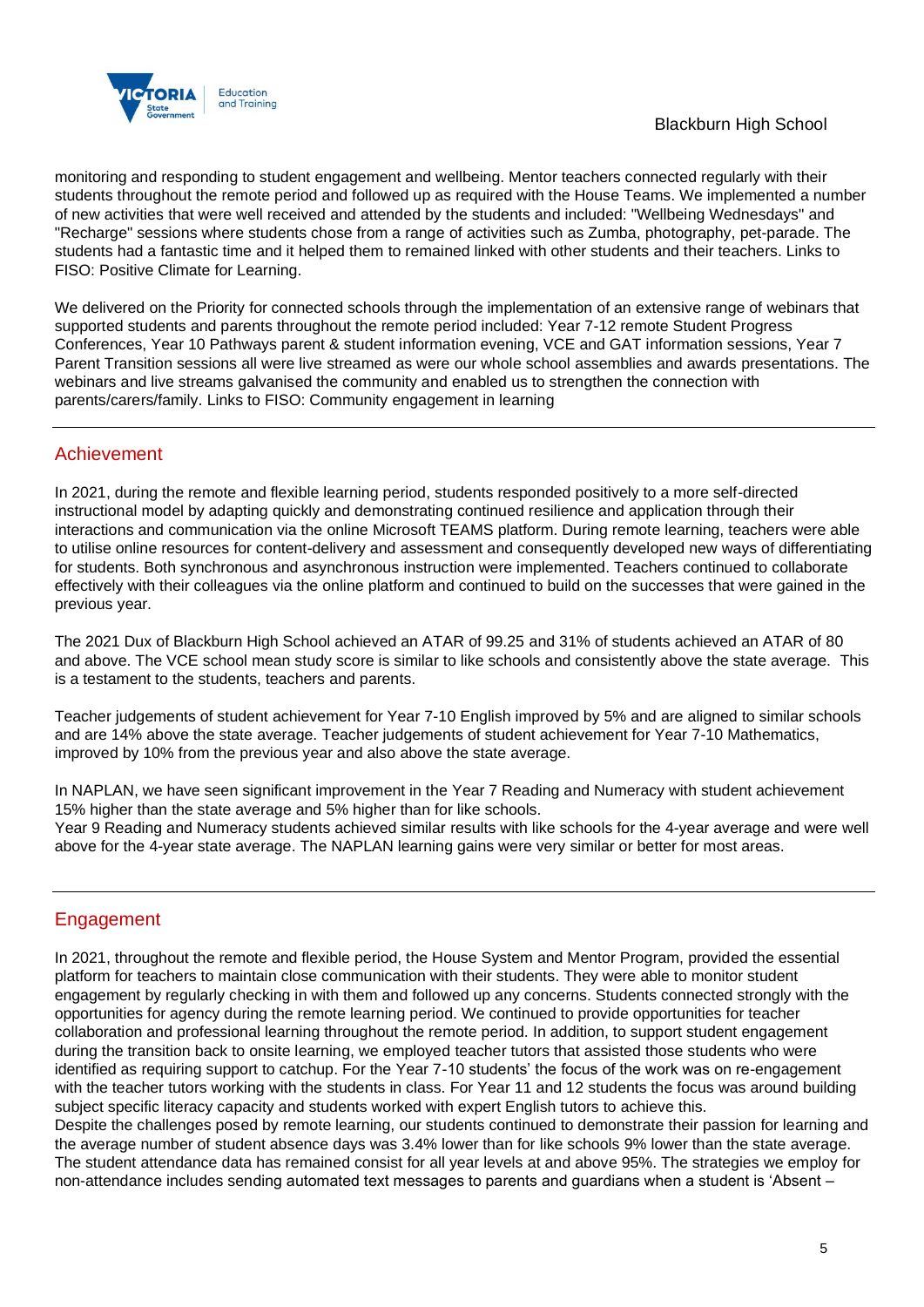

Unapproved'. In addition, the House Leadership Teams conduct a weekly analysis of students who are both 'Absent – Unapproved' and 'Absent – Parent Approved'. This data is then distributed to Mentor Teachers who will contact home and either identify the reason for the absence, or, offer support to assist the student back to school. For ongoing periods of student absence, Blackburn High School engages external supports such as Navigator and Anglicare to form a care team and assist the student in their return to school.Our student exit data has improved and is close to similar schools and 4% above the state average. Overwhelmingly, our graduates continue on to further study with a small number taking up apprenticeships and moving in to full-time work.

## **Wellbeing**

In 2021, health and wellbeing were prioritised for students, staff and families. We maintained a modified Mentor Program, where teachers checked in with students at the start of each day to ensure that they were okay and followed up on any concerns. Furthermore, all class teachers monitored student wellbeing during the remote lessons. The role of other support staff became even more important throughout the remote learning period. Our well-being team includes our wellbeing coordinator, a paediatric nurse, a range of visiting school psychologists and students are referred accordingly. In term 3 we employed an experienced mental health practitioner who provided important additional support to our students onsite.

The school leadership team regularly checked in with staff to monitor their health and wellbeing and followed up on any concerns. Staff meetings focused on maintaining good health and the weekly school communications provided important health and wellbeing information for all members of the school community. In 2021, there was an emphasis on the wellbeing and engagement of our VCE students and we provided webinars and maintained regular targeted newsfeeds to ensure our students had all the support they required.

The 2021 Student Attitudes to School Survey results were very pleasing and show the intervention strategies that were employed by the school to support students in maintaining strong connections. Our students Sense of Connectedness is above for both similar schools and the state average. The 4-year average for Management of Bullying is also above for both similar schools and the state average.

In December, the Year 10 and 11 students were provided with a modified two-week VCE STEPUP program which was well attended and appreciated. The Year 7-9 students continued with their normal learning program until the conclusion of the school year. The incoming Year 7 students and their parents participated in an informative transition webinar, that provided an opportunity for both the parents and students to have their questions addressed. In November we provided a half day pre-orientation day learning experience for the incoming Year 7 students who participated in a STEM and Music/Drama festival. In December, we warmly welcomed the incoming Year 7 students onsite to undertake a modified state-wide Orientation Day program.

## Finance performance and position

#### Financial performance

Over the past two years the school has experienced significant financial challenges due to the COVID pandemic. I am very pleased that the school community has been able to navigate through this difficult period. In 2021 the total operating revenue was \$16,475,626 and the total operating expenditure was \$16,613,408 resulting in a deficit of \$202,562. We received \$92,799 equity funding that was used to support students for catch up and social disadvantage. This is slightly less than for the previous year.

The total financial commitments for 2022 add up to \$3,044,109 and include an operating cash reserve of \$479,230, school based programs of \$65,862, capital works of \$643,312 and \$1,537,746 repayable to the Department.

#### **For more detailed information regarding our school please visit our website at <https://www.blackburnhs.vic.edu.au/>**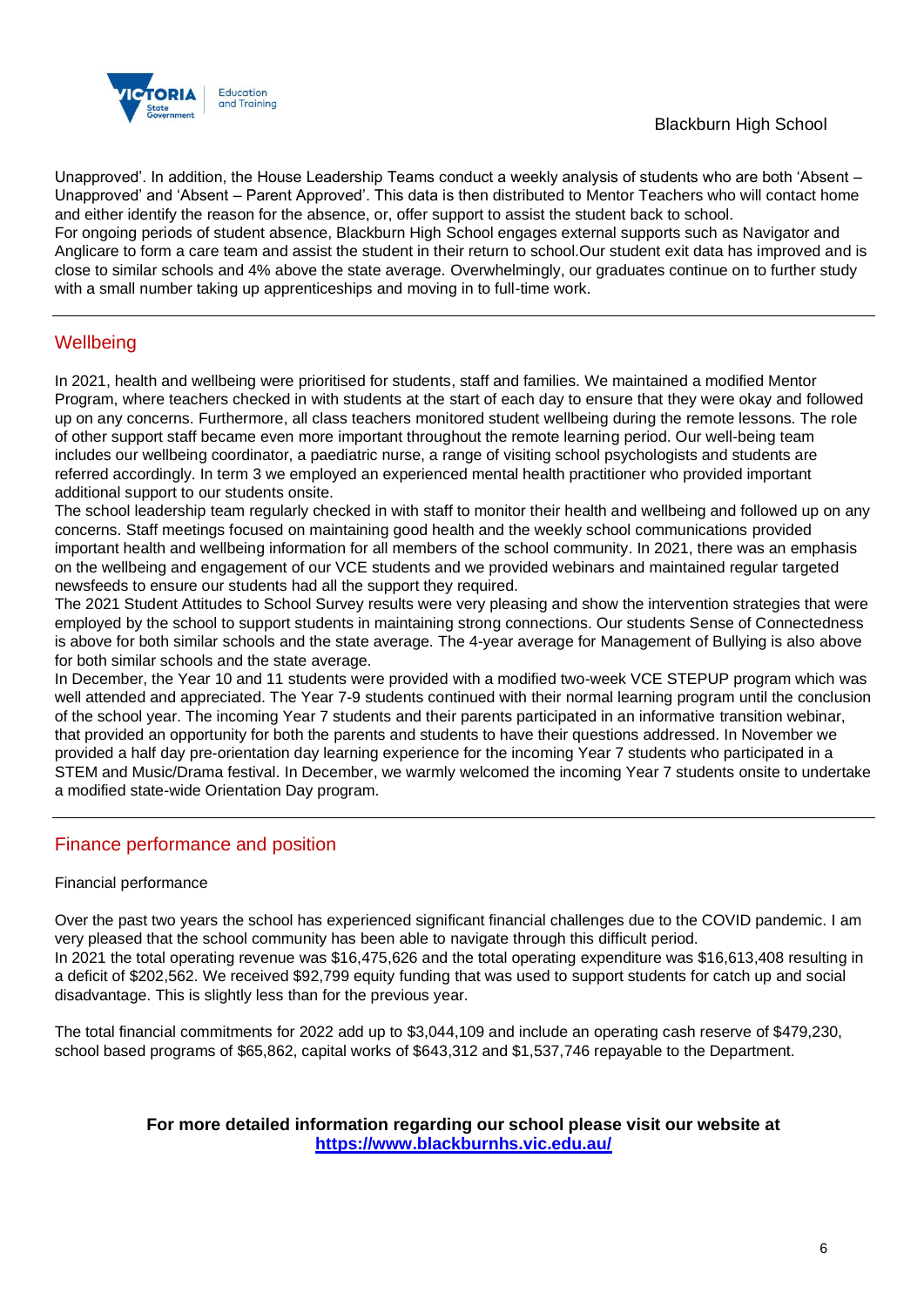

Blackburn High School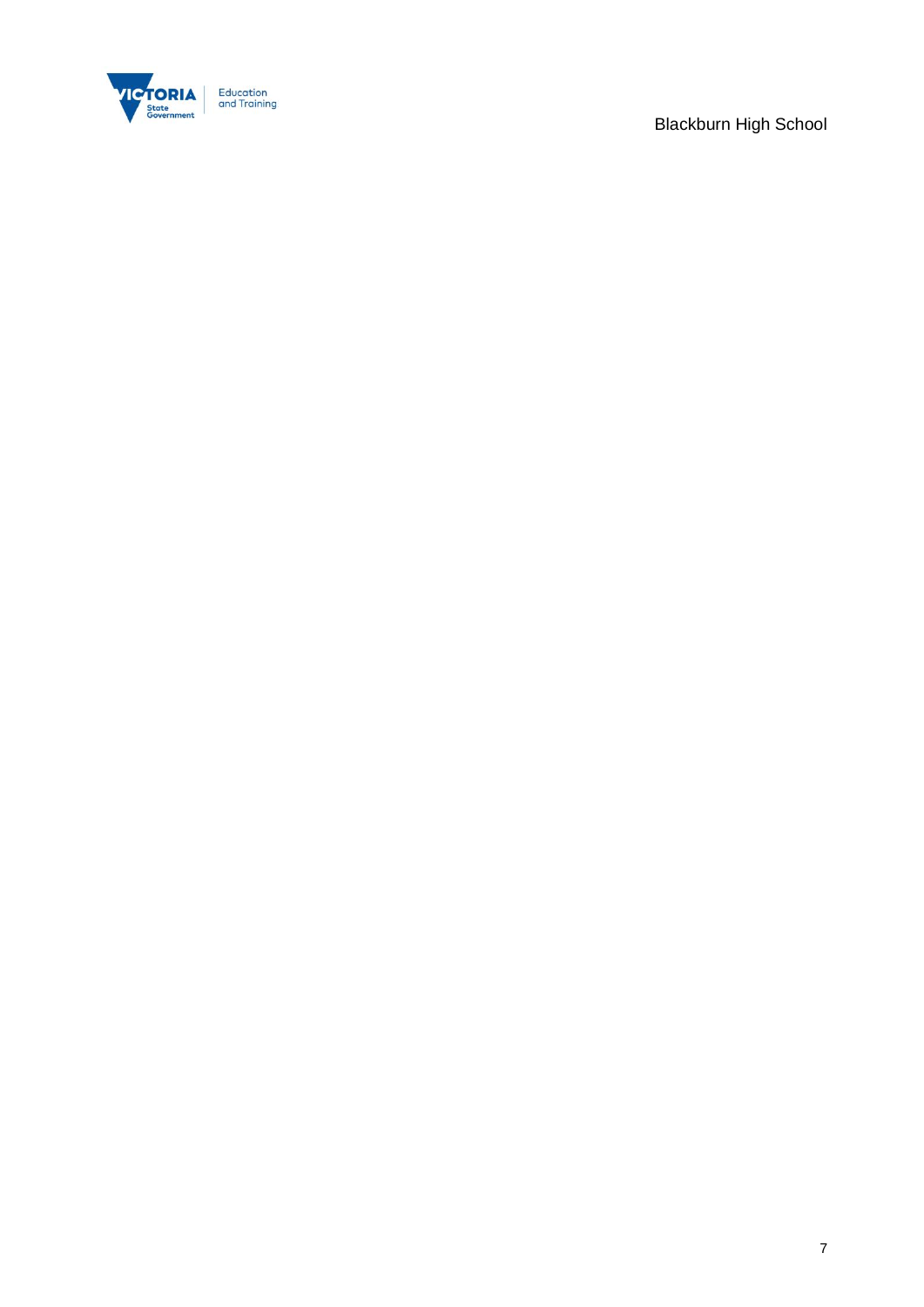

# **Performance Summary**

The Performance Summary for government schools provides an overview of how this school is contributing to the objectives of the Education State and how it compares to other Victorian government schools.

All schools work in partnership with their school community to improve outcomes for children and young people. Sharing this information with parents and the wider school community helps to support community engagement in student learning, a key priority of the Framework for Improving Student Outcomes.

Refer to the 'How to read the Annual Report' section for help on how to interpret this report.

## SCHOOL PROFILE

#### **Enrolment Profile**

A total of 1296 students were enrolled at this school in 2021, 579 female and 717 male.

19 percent of students had English as an additional language and NDP percent were Aboriginal or Torres Strait Islander.

#### **Overall Socio-Economic Profile**

The overall school's socio-economic profile is based on the school's Student Family Occupation and Education index (SFOE).

SFOE is a measure of socio-educational disadvantage of a school, based on educational and employment characteristics of the parents/carers of students enrolled at the school. Possible SFOE band values are: Low, Low-Medium, Medium and High. A 'Low' band represents a low level of socio-educational disadvantage, a 'High' band represents a high level of socio-educational disadvantage.

This school's SFOE band value is: Low

#### **Parent Satisfaction Summary**

The percent endorsement by parents on their school satisfaction level, as reported in the annual Parent Opinion Survey.

Percent endorsement indicates the percent of positive responses (agree or strongly agree) from parents who responded to the survey.



#### **School Staff Survey**

The percent endorsement by staff on School Climate, as reported in the annual School Staff Survey.

Percent endorsement indicates the percent of positive responses (agree or strongly agree) from staff who responded to the survey.

Data is suppressed for schools with three or less respondents to the survey for confidentiality reasons.

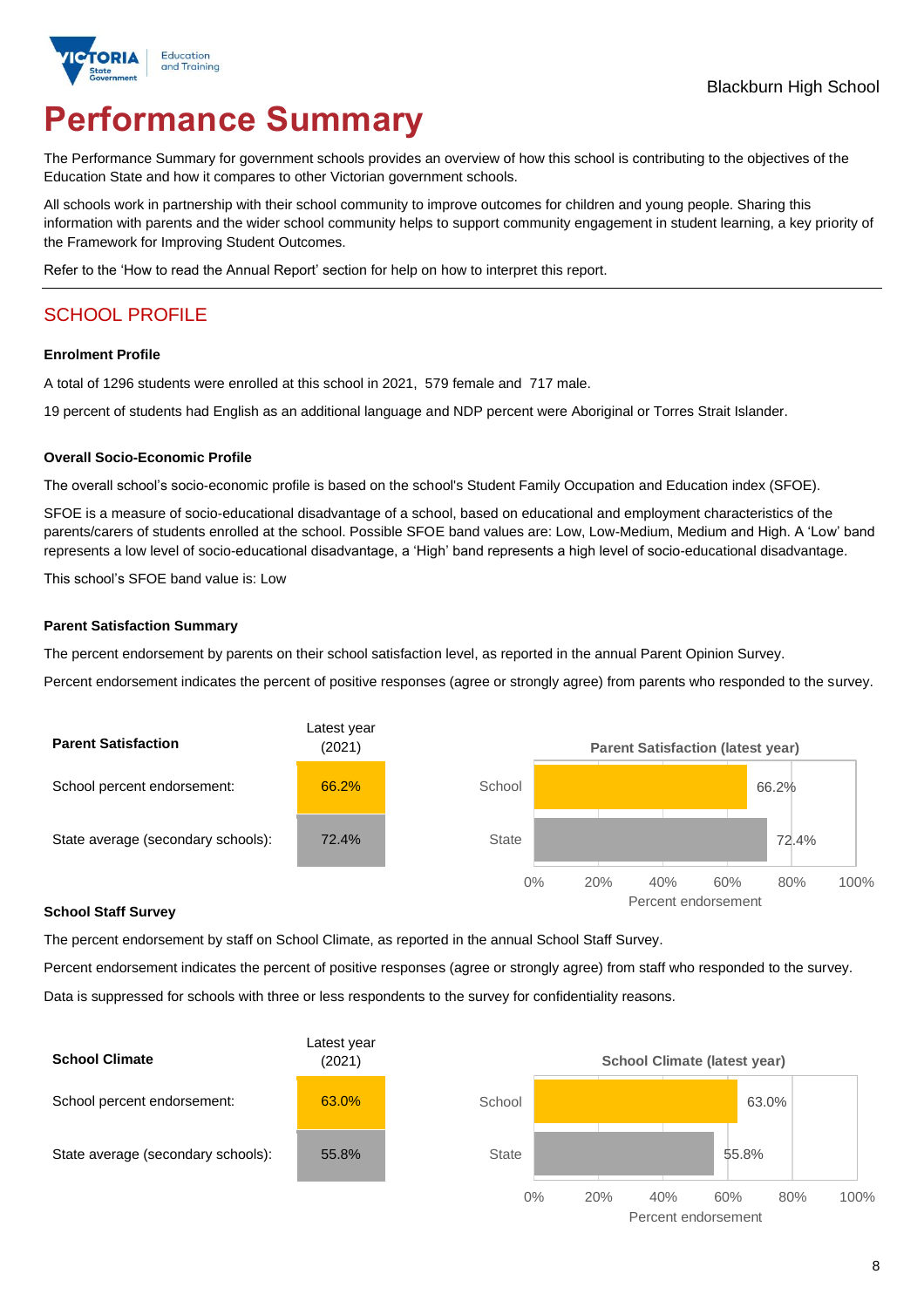

## ACHIEVEMENT

*Key: 'Similar Schools' are a group of Victorian government schools that are like this school, taking into account the school's socioeconomic background of students, the number of non-English speaking students and the size and location of the school.*

#### **Teacher Judgement of student achievement**

Percentage of students working at or above age expected standards in English and Mathematics.



| <b>Mathematics</b><br>Years 7 to 10                               | Latest year<br>(2021) |  |
|-------------------------------------------------------------------|-----------------------|--|
| School percent of students at or above age<br>expected standards: | 67.0%                 |  |
| Similar Schools average:                                          | 80.6%                 |  |
| State average:                                                    | 65.3%                 |  |

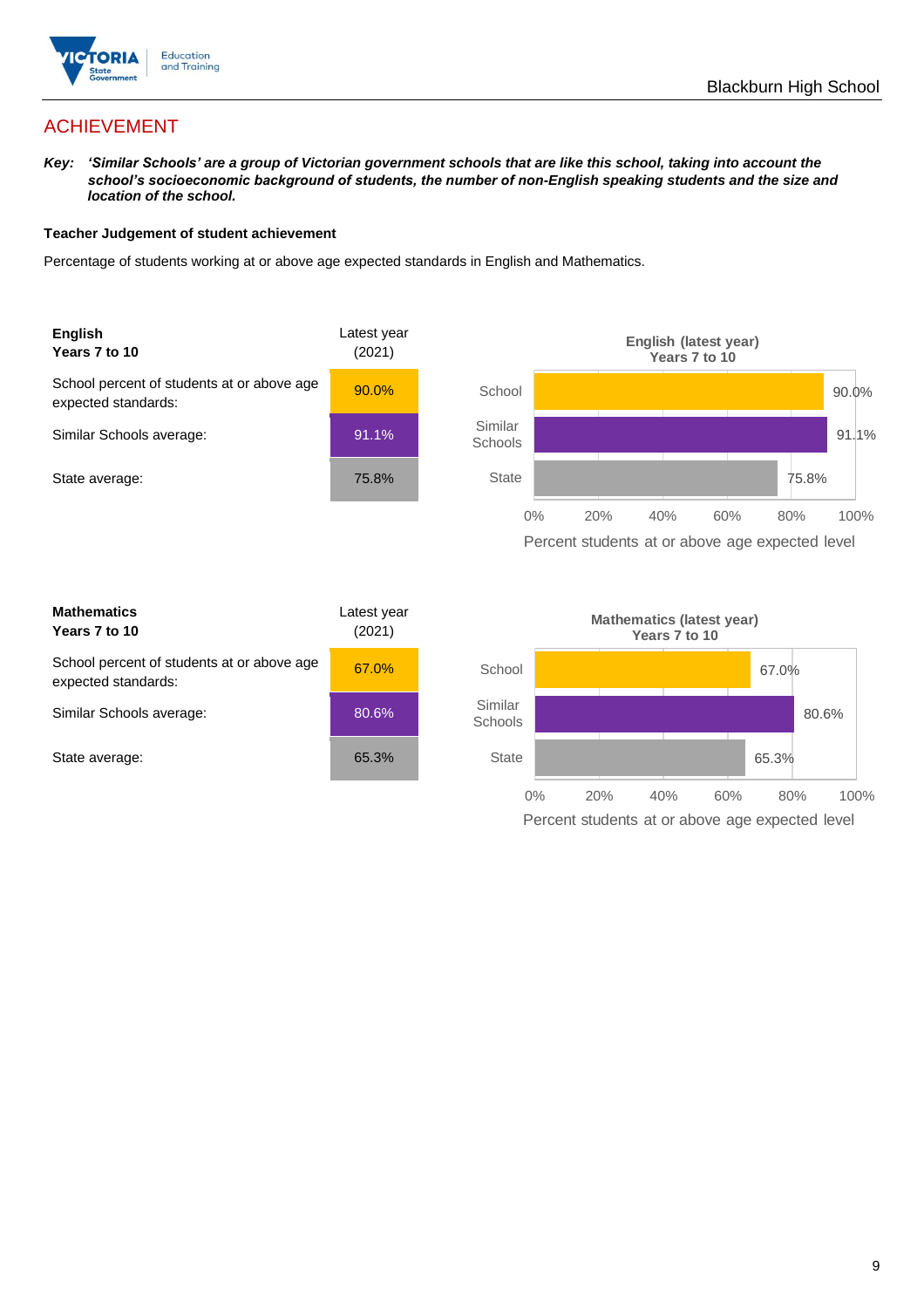

## ACHIEVEMENT (continued)

*Key: 'Similar Schools' are a group of Victorian government schools that are like this school, taking into account the school's socioeconomic background of students, the number of non-English speaking students and the size and location of the school.*

#### **NAPLAN**

Percentage of students in the top three bands of testing in NAPLAN.

Note: NAPLAN tests were not conducted in 2020, hence the 4-year average is the average of 2018, 2019 and 2021 data.

| Reading<br>Year 7                                 | Latest year<br>(2021) | 4-year<br>average |                    | <b>NAPLAN Reading (latest year)</b><br>Year <sub>7</sub>  |                    |
|---------------------------------------------------|-----------------------|-------------------|--------------------|-----------------------------------------------------------|--------------------|
| School percent of students in<br>top three bands: | 80.1%                 | 77.4%             | School             |                                                           | 80.1%              |
| Similar Schools average:                          | 74.6%                 | 73.5%             | Similar<br>Schools |                                                           | 74.6%              |
| State average:                                    | 55.2%                 | 54.8%             | <b>State</b>       |                                                           | 55.2%              |
|                                                   |                       |                   | $0\%$              | 40%<br>20%<br>Percent of students in top three bands      | 60%<br>80%<br>100% |
| Reading<br>Year 9                                 | Latest year<br>(2021) | 4-year<br>average |                    | <b>NAPLAN Reading (latest year)</b><br>Year 9             |                    |
| School percent of students in<br>top three bands: | 58.7%                 | 62.3%             | School             |                                                           | 58.7%              |
| Similar Schools average:                          | 60.5%                 | 62.5%             | Similar<br>Schools |                                                           | 60.5%              |
| State average:                                    | 43.9%                 | 45.9%             | <b>State</b>       |                                                           | 43.9%              |
|                                                   |                       |                   | $0\%$              | 20%<br>40%<br>Percent of students in top three bands      | 100%<br>60%<br>80% |
| <b>Numeracy</b><br>Year 7                         | Latest year<br>(2021) | 4-year<br>average |                    | <b>NAPLAN Numeracy (latest year)</b><br>Year <sub>7</sub> |                    |
| School percent of students in<br>top three bands: | 80.3%                 | 74.7%             | School             |                                                           | 80.3%              |
| Similar Schools average:                          | 74.7%                 | 74.9%             | Similar<br>Schools |                                                           | 74.7%              |
| State average:                                    | 55.2%                 | 55.3%             | <b>State</b>       |                                                           | 55.2%              |
|                                                   |                       |                   | $0\%$              | 20%<br>40%<br>Percent of students in top three bands      | 100%<br>60%<br>80% |
| <b>Numeracy</b><br>Year 9                         | Latest year<br>(2021) | 4-year<br>average |                    | <b>NAPLAN Numeracy (latest year)</b><br>Year 9            |                    |
| School percent of students in<br>top three bands: | 57.5%                 | 63.2%             | School             |                                                           | 57.5%              |
| Similar Schools average:                          | 63.9%                 | 65.3%             | Similar<br>Schools |                                                           | 63.9%              |
| State average:                                    | 45.0%                 | 46.8%             | <b>State</b>       |                                                           | 45.0%              |
|                                                   |                       |                   | $0\%$              | 20%<br>40%                                                | 80%<br>60%<br>100% |

Percent of students in top three bands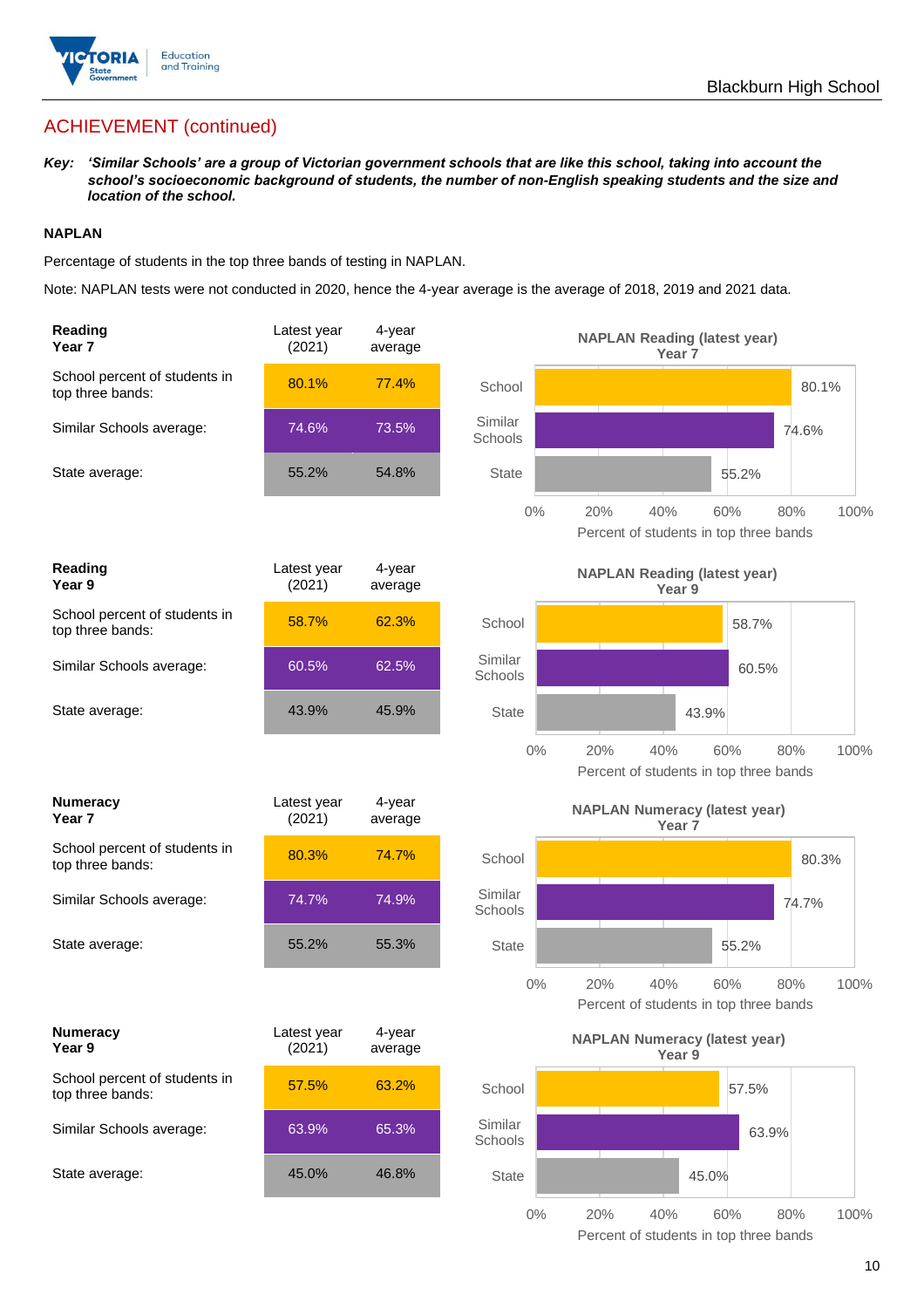

## ACHIEVEMENT (continued)

#### **NAPLAN Learning Gain**

NAPLAN learning gain is determined by comparing a student's current year result relative to the results of all 'similar' Victorian students (i.e., students in all sectors in the same year level who had the same score two years prior). If the current year result is in the top 25 percent, their gain level is categorised as 'High'; middle 50 percent is 'Medium'; bottom 25 percent is 'Low'.

#### **Learning Gain Year 5 (2019) to Year 7 (2021)**



#### **Learning Gain Year 7 (2019) to Year 9 (2021)**

| Spelling:                                       | 21%         | 46%            | 33%          | 26%                               | Perce                      | ო<br>17%          | 21%<br>19%                                | 24°<br>19%      | 21%                | 21%<br>26                  |
|-------------------------------------------------|-------------|----------------|--------------|-----------------------------------|----------------------------|-------------------|-------------------------------------------|-----------------|--------------------|----------------------------|
| Grammar and<br>Punctuation:                     | 21%         | 53%            | 26%          | 27%                               | 20%<br>$0\%$               |                   |                                           |                 |                    |                            |
|                                                 |             |                |              |                                   |                            | Reading           | Numeracy                                  | Writing         | Spelling           | Grammar and<br>Punctuation |
| earning Gain.<br>'ear 7 (2019) to Year 9 (2021) |             |                |              |                                   |                            | <b>N</b> Low Gain | Medium Gain                               |                 | <b>Z</b> High Gain |                            |
|                                                 | Low<br>Gain | Medium<br>Gain | High<br>Gain | High Gain<br>(Similar<br>Schools) |                            |                   | <b>NAPLAN Learning Gain (latest year)</b> | Year 7 - Year 9 |                    |                            |
| Reading:                                        | 24%         | 50%            | 27%          | 27%                               | 100%                       |                   |                                           |                 |                    |                            |
| Numeracy:                                       | 30%         | 49%            | 20%          | 28%                               | 80%                        |                   |                                           |                 |                    |                            |
| Writing:                                        | 23%         | 49%            | 29%          | 28%                               | Percent of students<br>60% | 50%               | 49%                                       | 49%             | 44%<br>42%         | 48%                        |
| Spelling:                                       | 15%         | 42%            | 44%          | 30%                               | 40%                        | 27%<br>24%        | 30%<br>20%                                | 29%<br>23%      | 15%                | 26%<br>26%                 |
| Grammar and<br>Punctuation:                     | 26%         | 48%            | 26%          | 26%                               | 20%<br>$0\%$               |                   |                                           |                 |                    |                            |
|                                                 |             |                |              |                                   |                            | Reading           | Numeracy                                  | Writing         | Spelling           | Grammar and<br>Punctuation |
|                                                 |             |                |              |                                   |                            | <b>N</b> Low Gain | Medium Gain                               |                 | <b>D</b> High Gain |                            |

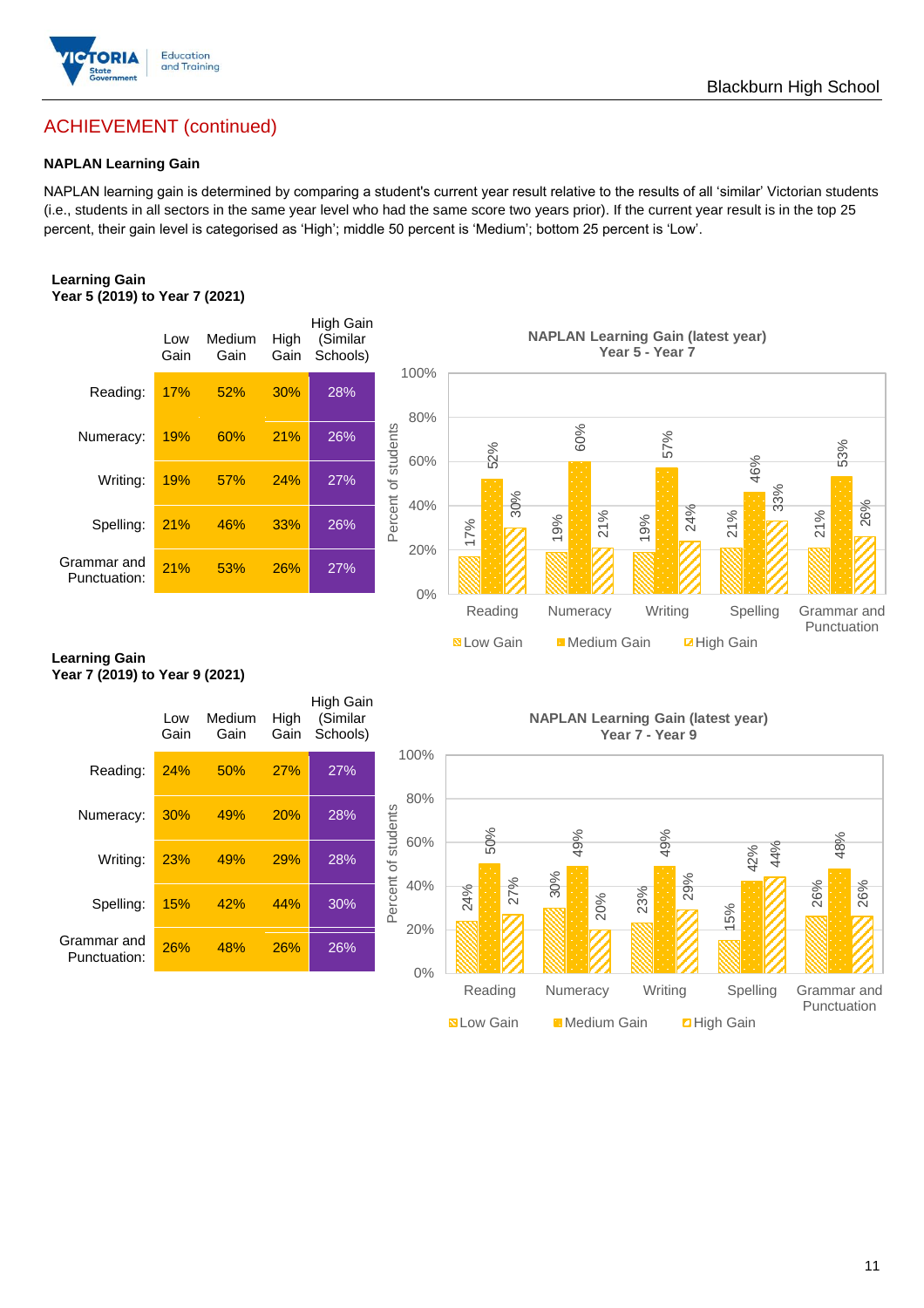

## ACHIEVEMENT (continued)

#### **Victorian Certificate of Education (VCE)**

Mean study score from all VCE subjects undertaken by students at this school. This includes all Unit 3 and 4 studies (including those completed in Year 11) and any VCE VET studies awarded a study score.

The maximum student study score is 50 and the state-wide mean (including government and non-government schools) is set at 30.



\* *Due to COVID-19, there may be some under-reporting of VET completed competencies from schools due to students still completing outstanding 2021 VET units in 2022.*

### ENGAGEMENT

*Key: 'Similar Schools' are a group of Victorian government schools that are like this school, taking into account the school's socioeconomic background of students, the number of non-English speaking students and the size and location of the school.*

#### **Average Number of Student Absence Days**

Absence from school can impact on students' learning. Common reasons for non-attendance include illness and extended family holidays. Absence and attendance data in 2020 and 2021 may have been influenced by local COVID-19.



Average number of absence days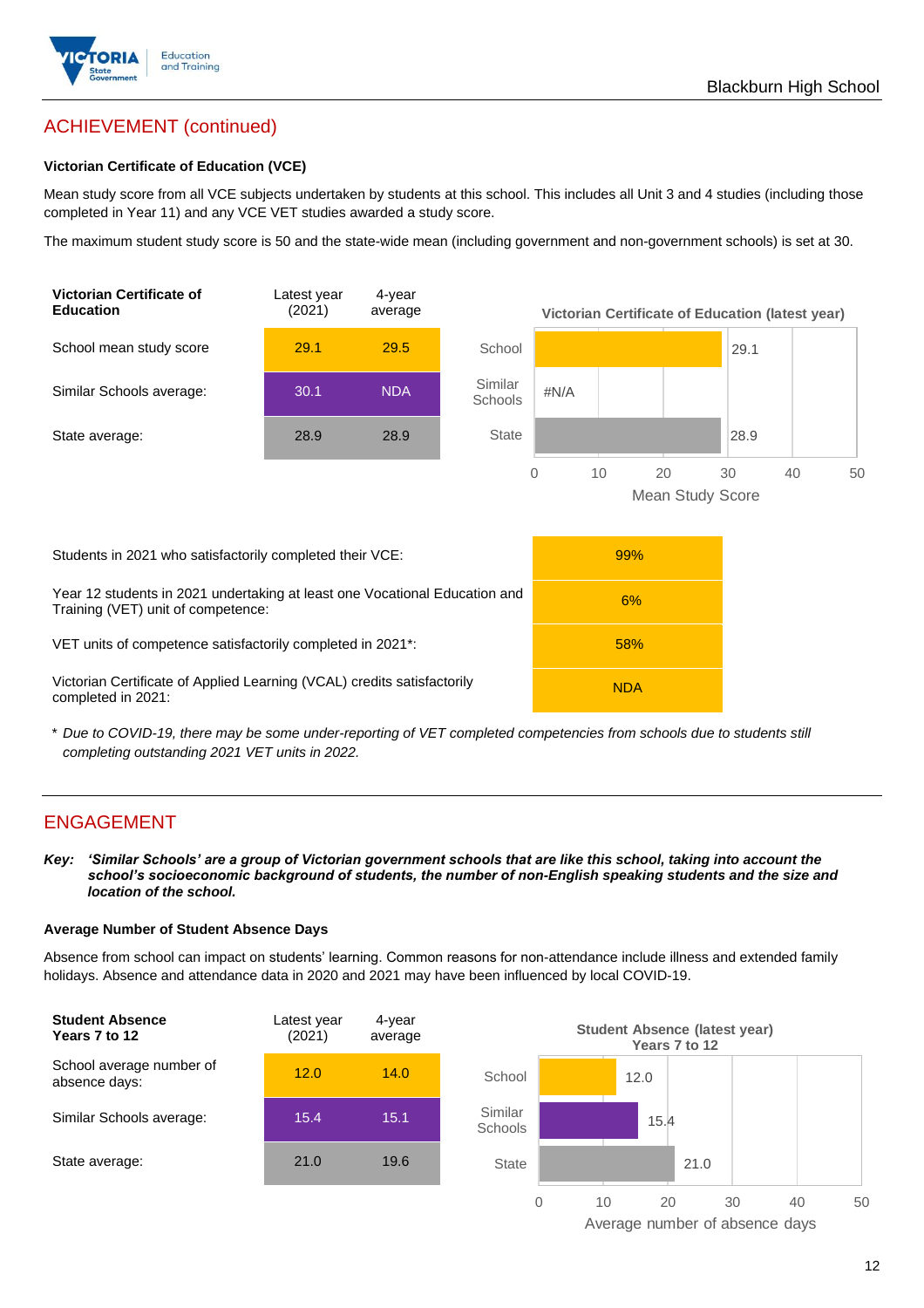

## ENGAGEMENT (continued)

#### **Attendance Rate (latest year)**

|                                             | Year 7 | Year 8 | Year 9 | Year 10 | Year 11 | Year 12 |
|---------------------------------------------|--------|--------|--------|---------|---------|---------|
| Attendance Rate by year level<br>$(2021)$ : | 95%    | 95%    | 92%    | 93%     | 94%     | 95%     |

#### **Student Retention**

Percentage of Year 7 students who remain at the school through to Year 10.



#### **Students exiting to further studies or full-time employment**

Percentage of students from Years 10 to 12 going on to further studies or full-time employment.

Note: This measure refers to data from the year when students exited the school. Data excludes destinations recorded as 'Unknown'.

| <b>Student Exits</b><br><b>Years 10 to 12</b>                             | Latest year<br>(2020) | 4-year<br>average |                           | <b>Student Exits (latest year)</b> | Years 10 to 12 |     |     |       |
|---------------------------------------------------------------------------|-----------------------|-------------------|---------------------------|------------------------------------|----------------|-----|-----|-------|
| School percent of students to further<br>studies or full-time employment: | 93.8%                 | 93.1%             | School                    |                                    |                |     |     | 93.8% |
| Similar Schools average:                                                  | 96.5%                 | 95.9%             | Similar<br><b>Schools</b> |                                    |                |     |     | 96.5% |
| State average:                                                            | 89.9%                 | 89.2%             | <b>State</b>              |                                    |                |     |     | 89.9% |
|                                                                           |                       |                   | $0\%$                     | 20%                                | 40%            | 60% | 80% | 100%  |

Percent of students with positive destinations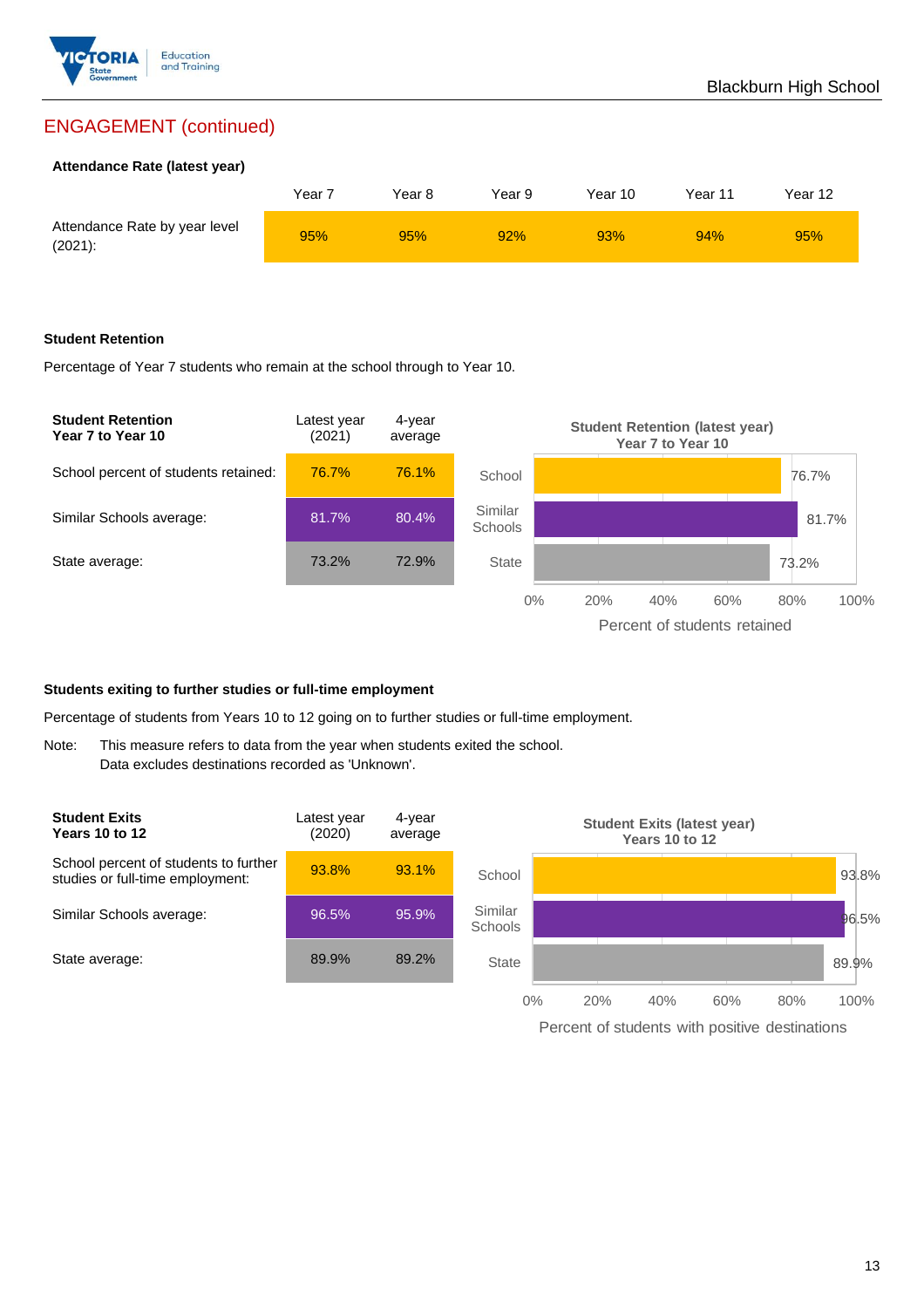

## **WELLBEING**

*Key: 'Similar Schools' are a group of Victorian government schools that are like this school, taking into account the school's socioeconomic background of students, the number of non-English speaking students and the size and location of the school.*

#### **Student Attitudes to School – Sense of Connectedness**

The percent endorsement on Sense of Connectedness factor, as reported in the Attitudes to School Survey completed annually by Victorian government school students, indicates the percent of positive responses (agree or strongly agree).



*Due to lower participation rates, differences in the timing of the survey/length of survey period and the general impact of Covid19 across 2020 and 2021, data are often not comparable with previous years or within similar school groups. Care should be taken when interpreting these results.*



#### **Student Attitudes to School – Management of Bullying**

The percent endorsement on Management of Bullying factor, as reported in the Attitudes to School Survey completed annually by Victorian government school students, indicates the percent of positive responses (agree or strongly agree).

| <b>Management of Bullying</b><br>Years 7 to 12 | Latest year<br>4-year<br>(2021)<br>average |       |  |
|------------------------------------------------|--------------------------------------------|-------|--|
| School percent endorsement:                    | 51.3%                                      | 58.7% |  |
| Similar Schools average:                       | 53.6%                                      | 57.8% |  |
| State average:                                 | 53.3%                                      | 56.8% |  |

*Due to lower participation rates, differences in the timing of the survey/length of survey period and the general impact of Covid19 across 2020 and 2021, data are often not comparable with previous years or within similar school groups. Care should be taken when interpreting these results.*

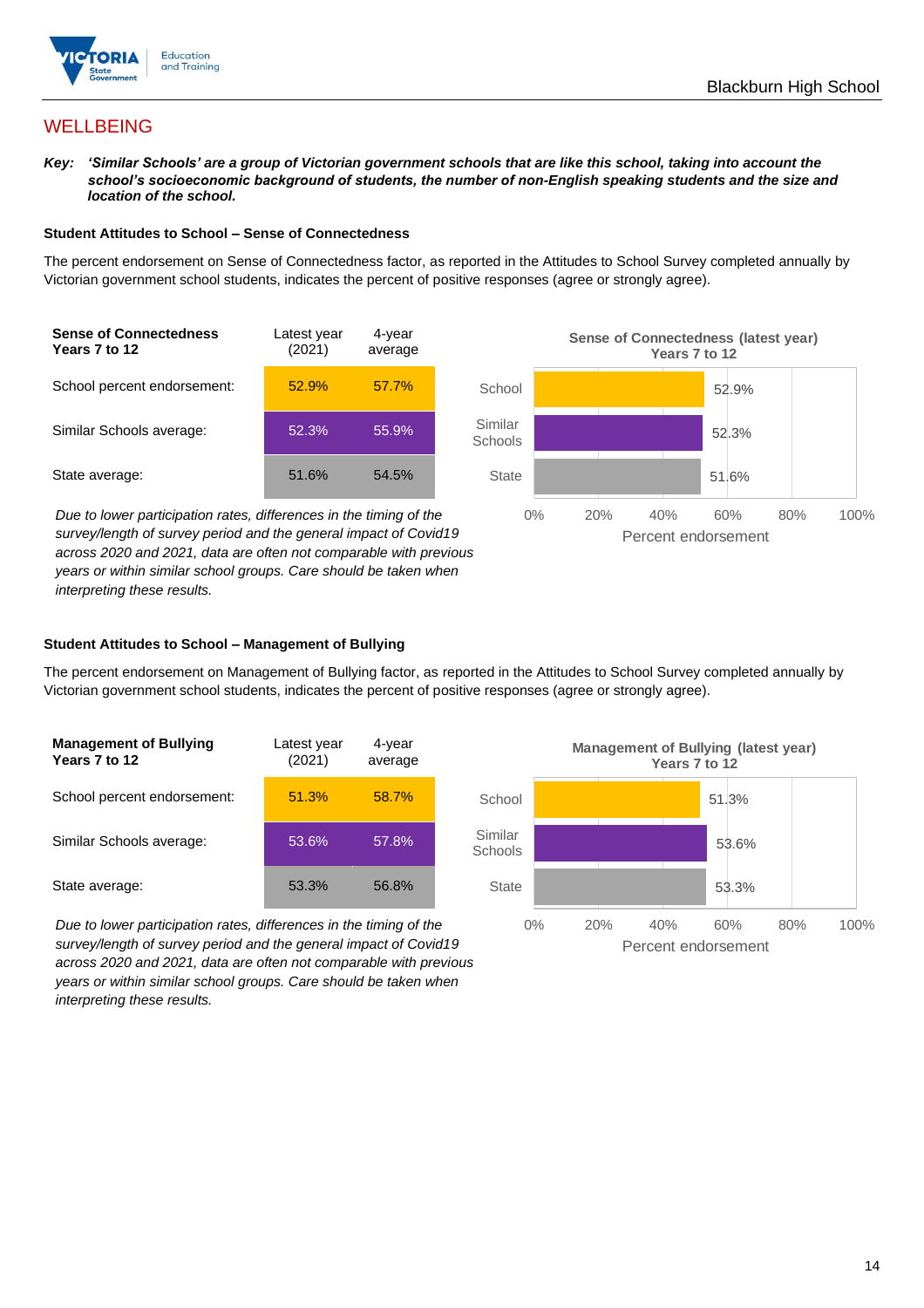

# **Financial Performance and Position**

FINANCIAL PERFORMANCE - OPERATING STATEMENT SUMMARY FOR THE YEAR ENDING 31 DECEMBER, 2021

| <b>Revenue</b>                  | <b>Actual</b> |
|---------------------------------|---------------|
| <b>Student Resource Package</b> | \$12,315,349  |
| Government Provided DET Grants  | \$1,840,433   |
| Government Grants Commonwealth  | \$19,192      |
| Government Grants State         | \$20,911      |
| <b>Revenue Other</b>            | \$32,721      |
| <b>Locally Raised Funds</b>     | \$2,182,239   |
| <b>Capital Grants</b>           | \$64,780      |
| <b>Total Operating Revenue</b>  | \$16,475,626  |

| Equity <sup>1</sup>                                 | <b>Actual</b> |
|-----------------------------------------------------|---------------|
| Equity (Social Disadvantage)                        | \$74,502      |
| Equity (Catch Up)                                   | \$18,297      |
| <b>Transition Funding</b>                           | \$0           |
| Equity (Social Disadvantage - Extraordinary Growth) | \$0           |
| <b>Equity Total</b>                                 | \$92,799      |

| <b>Expenditure</b>                    | <b>Actual</b> |
|---------------------------------------|---------------|
| Student Resource Package <sup>2</sup> | \$13,580,820  |
| Adjustments                           | \$0           |
| <b>Books &amp; Publications</b>       | \$4,769       |
| Camps/Excursions/Activities           | \$345,523     |
| <b>Communication Costs</b>            | \$35,267      |
| Consumables                           | \$371,671     |
| Miscellaneous Expense <sup>3</sup>    | \$1,172,445   |
| <b>Professional Development</b>       | \$34,330      |
| Equipment/Maintenance/Hire            | \$273,894     |
| <b>Property Services</b>              | \$201,777     |
| Salaries & Allowances <sup>4</sup>    | \$167,558     |
| <b>Support Services</b>               | \$220,421     |
| Trading & Fundraising                 | \$90,080      |
| Motor Vehicle Expenses                | \$0           |
| <b>Travel &amp; Subsistence</b>       | \$108         |
| <b>Utilities</b>                      | \$114,744     |
| <b>Total Operating Expenditure</b>    | \$16,613,408  |
| <b>Net Operating Surplus/-Deficit</b> | (\$202,562)   |
| <b>Asset Acquisitions</b>             | \$1,333,328   |

(1) The equity funding reported above is a subset of the overall revenue reported by the school.

(2) Student Resource Package Expenditure figures are as of 10 Mar 2022 and are subject to change during the reconciliation process.

(3) Miscellaneous Expenses include bank charges, administration expenses, insurance and taxation charges.

(4) Salaries and Allowances refers to school-level payroll.